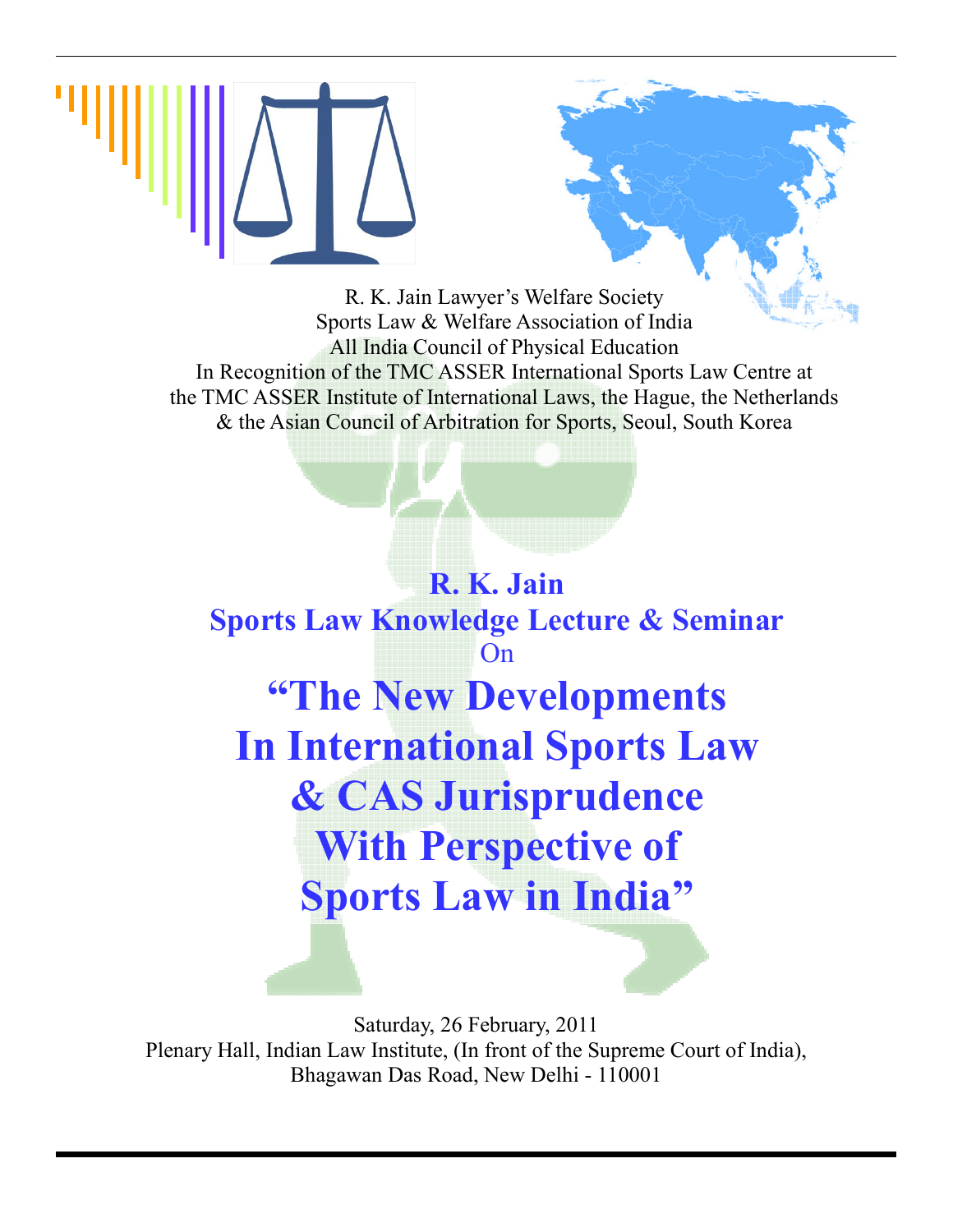

# Sports Law in India:

Entry 33 in the Seventh Schedule of our Constitution has provided a provision for the State as well as Centre to make and enact laws on regulation, registration and recognition of Associations involved in Sports. In India, the provincial Sports Bodies work under non profit making organisations either under the Societies Registration Act or the Company law jurisdiction, Rule and Regulation like statutory orders and act only as secondary legislations supplementing Laws.

The Competition Law (2002) and Intellectual Property Rights Laws promotes Competition Advocacy, forbids abuse of dominance and anti – competitive agreements.

# Aims of the Seminar:

- \* Indian Sports Policies vis-à-vis to the Olympic Laws;
- Organisational Matter of Indian Sports Organisation with reference to the Olympic Laws;
- Research in Sports Law in India and
	- Sports Arbitration and Mediation need for constitution of a, "Sports Dispute Redressal Arbitration mechanism" independent of Indian Olympic Association, National Sports Organisation and Bureaucratic influence as per Rule – 59 of the Olympic Charter and Court of Arbitration for Sports, Lausanne, Switzerland..
- \* Doping a menace for Athlete and application of WADA in Indian Sports
- \* Players Agents World Wide and Legal Aspects in Indian Sports
- \* Harassments in Sports
- \* Broadcasting and TV rights
	- Scope of International Arbitration Award (CAS) on Indian Sports
- R. K. Jain Lawyer's Welfare Society Sports Law & Welfare Association of India
- All India Council of Physical Education
- In Recognition of the TMC ASSER International Sports Law Centre at \*
- the TMC ASSER Institute of International Laws, the Hague, the **Netherlands**
- & the Asian Council of Arbitration for Sports, Seoul, South Korea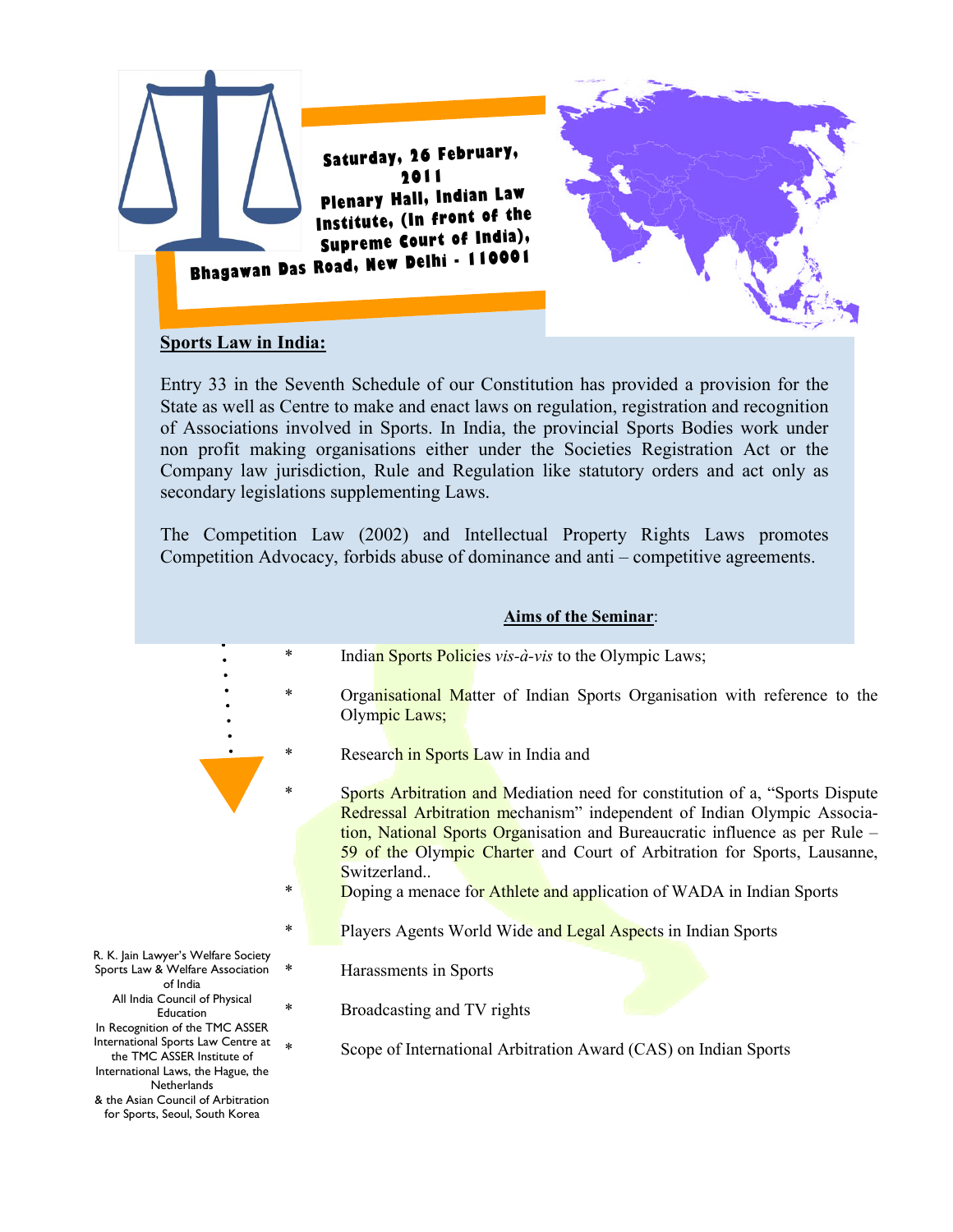

Saturday, <sup>26</sup> February, <sup>2011</sup> Plenary Hall, Indian Law Institute, (In front of the Supreme Court of India), Bhagawan Das Road, New Delhi - 110001



### Expectation from the Government of India:

Government of India, Ministry of Law & Legislation and Ministry of Youth Affairs & Sports must encourage discussions of legal problems affecting Sports and promote exchange of a variety of perspectives and positions of Sports Law

#### Venue:

The seminar will take place in the Plenary Hall of the Indian Law Institute, Bhawan Das Road, New Delhi. This just in front of the Supreme Court of India.

#### Languages:

The presentations will be held in Hindi and English.

#### Hotel reservations for out Station Delegates:

Participants are responsible for the booking of their hotel accommodation. A significant number of rooms have been reserved in the Guest House of the Indian Law Institute and some Hotels in New Delhi for 26 February, 2011 on reduced rates. You may book your accommodation

along with your Registration by paying an additional charge of  $\leq$  500.00 along with Registration fee.

#### Transport:

We recommend that you use public transports either the Delhi Metro or DTC Buses upto Pragati Maidan from all major Railway Stations, Bus Terminals and Indira Gandhi Domestic Air Port. The venue of the Seminar is ten minutes walking distance from the Pragati Maidan Metro Station and DTC busses stops at Bhagwan Das Road. The programme of the seminar is scheduled to accommodate public transport users.

#### **Speakers**

Eminent authorities of International Sports Law, members of the International Council of Arbitration for Sports, International Olympic Committee, Olympic Council of Asia, International Association for Sports Law, Asian Council of Arbitration for Sport and Indian Olympic Association will be the speakers at the key Note session, this will be followed by the Scientific Sessions and paper presentation by the delegates.

R. K. Jain Lawyer's Welfare Society Sports Law & Welfare Association of India All India Council of Physical Education In Recognition of the TMC ASSER International Sports Law Centre at the TMC ASSER Institute of International Laws, the Hague, the Netherlands & the Asian Council of Arbitration for Sports, Seoul, South Korea